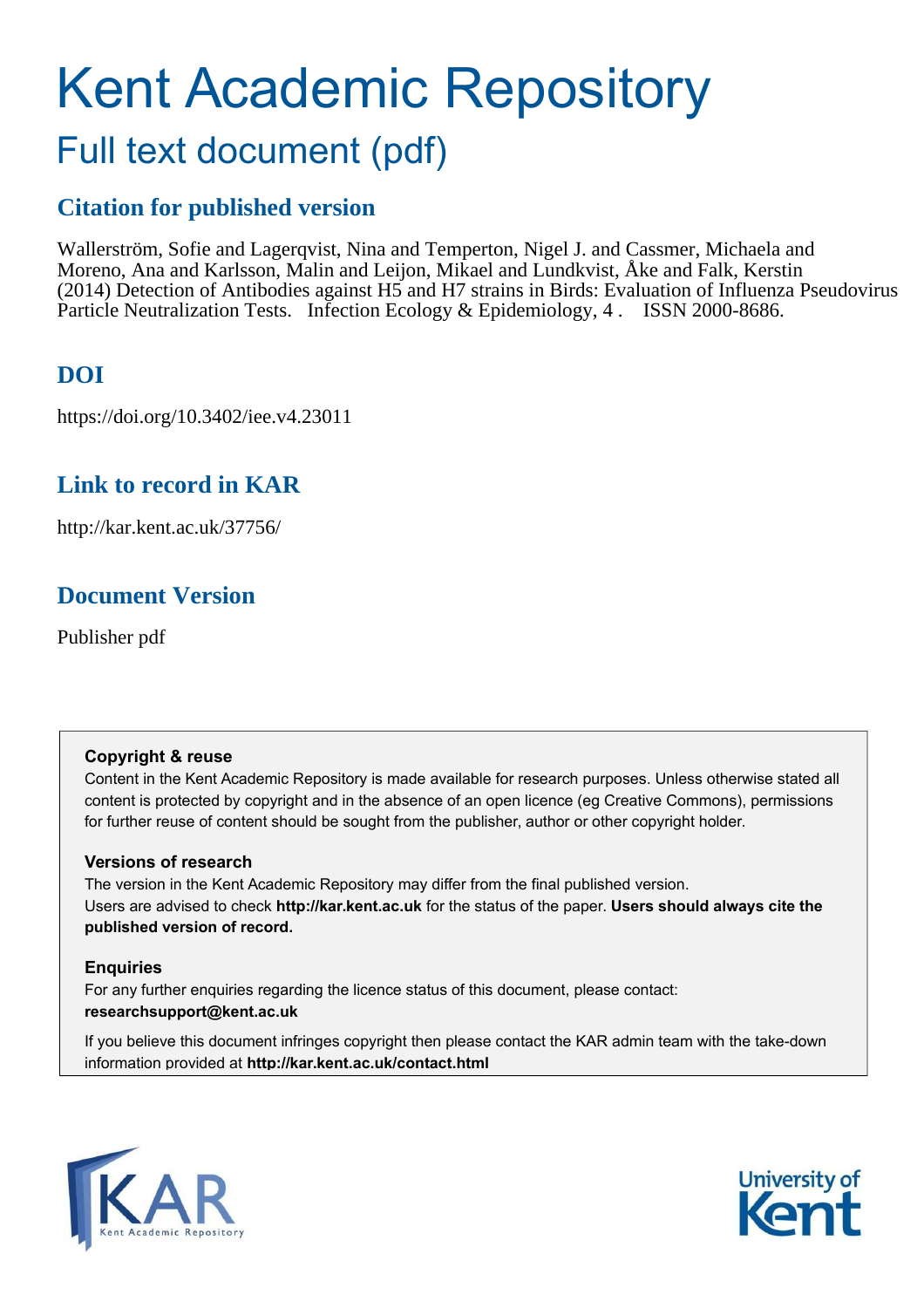# Detection of antibodies against H5 and H7 strains in birds: evaluation of influenza pseudovirus particle neutralization tests ORIGINAL RESEARCH ARTICLE<br>Detection of antibodies against H5<br>and H7 strains in birds: evaluation of<br>influenza pseudovirus particle

Sofie Wallerström, MSc $^{1,2}$ , Nina Lagerqvist, PhD $^{1,2}$ , Nigel J. Temperton, PhD $^3$ , Michaela Cassmer, MSc<sup>2</sup>, Ana Moreno, PhD<sup>4</sup>, Malin Karlsson, MSc<sup>2</sup>, Mikael Leijon, Associate Professor<sup>5</sup>, Åke Lundkvist, Professor<sup>1,2,6</sup> and Kerstin I. Falk, Associate Professor<sup>1,2[\\*](#page-7-0)</sup>

<sup>1</sup>Karolinska Institutet, Department of Microbiology, Tumor and Cell Biology, Stockholm, Sweden; <sup>2</sup>Swedish Institute for Communicable Disease Control, Department of Diagnostics and Vaccinology, Solna, Sweden; <sup>3</sup>Viral Pseudotype Unit, University of Kent, Kent, UK; <sup>4</sup>Reparto di Virologia, Istituto Zooprofilattico Sperimentale della Lombardia ed Emilia Romagna, Brescia, Italy; <sup>5</sup>National Veterinary Institute, Swedish University of Agricultural Sciences, Uppsala, Sweden; <sup>6</sup>Department of Medical Biochemistry and Microbiology, Uppsala University, Uppsala, Sweden

Introduction: Avian influenza viruses circulate in bird populations, and it is important to maintain and uphold our knowledge of the viral strains that are currently of interest in this context. Here, we describe the use of hemagglutinin-pseudotype retroviruses based on highly pathogenic influenza viruses for the screening of avian sera for influenza A antibodies. Our aim was also to determine whether the pseudovirus neutralization tests that we assessed were sensitive and simple to use compared to the traditional methods, including hemagglutination inhibition assays and microneutralization tests.

Material and methods: H5 and H7 pseudovirus neutralization tests were evaluated by using serum from infected rabbits. Subsequently, the assays were further investigated using a panel of serum samples from avian species. The panel contained samples that were seropositive for five different hemagglutinin subtypes as well as influenza A seronegative samples.

**Results and discussion:** The results suggest that the pseudovirus neutralization test is an alternative to hemagglutination inhibition assays, as we observed comparable titers to those of both standard microneutralizations assays as well as hemagglutinin inhibition assays. When evaluated by a panel of avian sera, the method also showed its capability to recognize antibodies directed toward low-pathogenic H5 and H7. Hence, we conclude that it is possible to use pseudoviruses based on highly pathogenic avian influenza viruses to screen avian sera for antibodies directed against influenza A subtypes H5 and H7.

Keywords: influenza A; pseudovirus; neutralization; antibodies; avian

Received: 7 October 2013; Revised: 2 December 2013; Accepted: 13 December 2013; Published: 15 January 2014

Influenza A virus (IAV) belongs to the family<br>Orthomyxoviridae, and its genome consists of eight<br>RNA segments of negative polarity that together code<br>for a minimum of 10 proteins. Classification of IAV is nfluenza A virus (IAV) belongs to the family Orthomyxoviridae, and its genome consists of eight RNA segments of negative polarity that together code based on the two surface proteins hemagglutinin (HA) and neuraminidase (NA). Studies have previously described 16 serologically distinct and well-characterized types of HA and nine different types of NA in birds  $(1-5)$ , and nearly all of the 144 combinations of these two proteins were found in wild dabbling ducks (6, 7). However, in 2009, a novel IAV H17N10 variant was also discovered in fruit bats (8, 9). IAV is endemic in waterfowl, especially in species belonging to the order Anseriformes, and it is particularly prevalent in dabbling ducks of

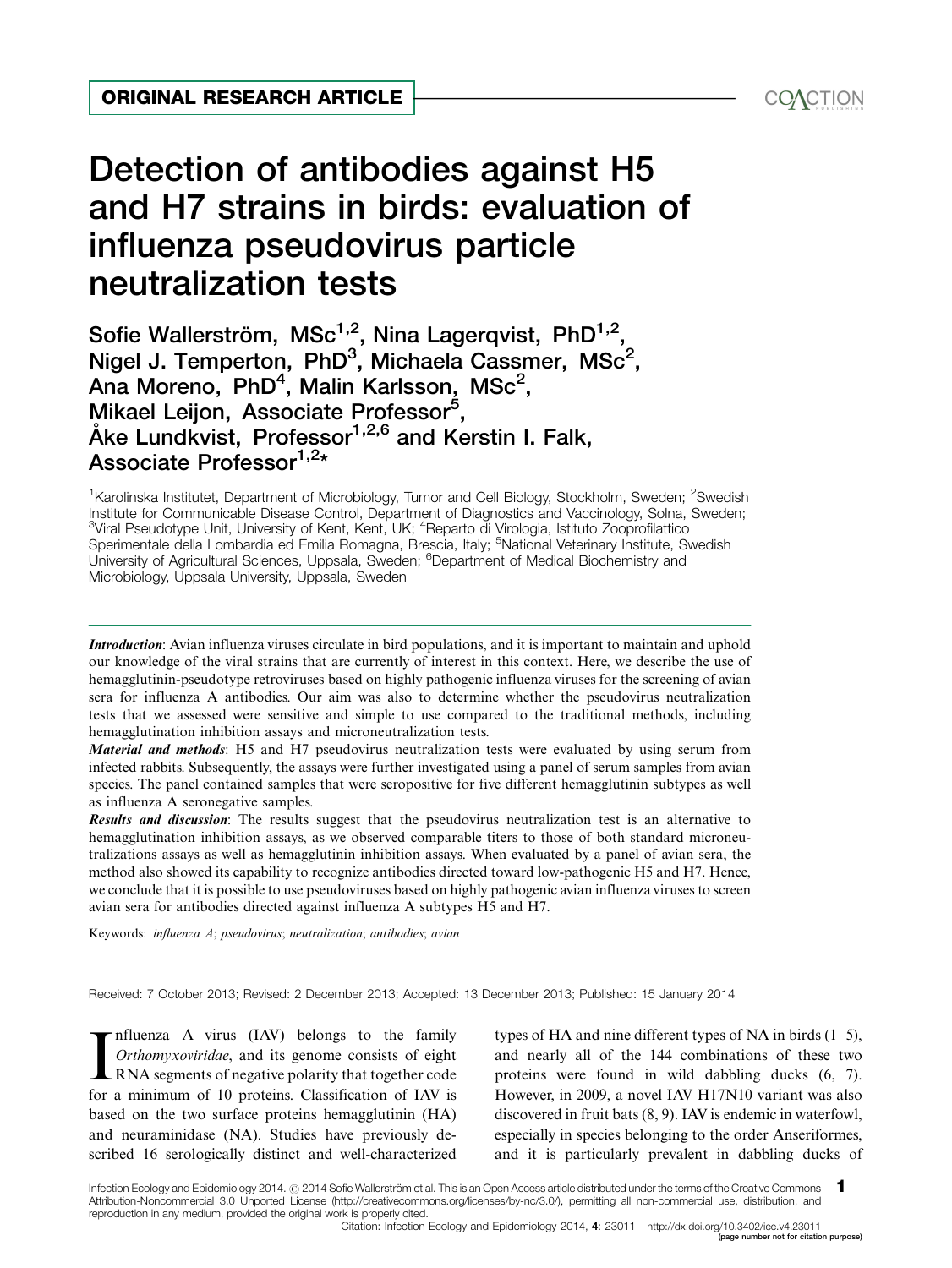the genus Anas, suggesting that this taxon constitutes the natural reservoir  $(6, 10-12)$ .

Highly pathogenic avian influenza (HPAI) can circulate in wild birds, and it can have a deadly outcome if introduced into domestic poultry (13, 14). Two subtypes of HPAI virus, designated H5 and H7, have been found in birds (15-17). Furthermore, over the past 10 years, 630 cases of H5N1 HPAI have been confirmed in humans, 375 of which led to death (18). Recently, avian influenza of subtype H7N9 has emerged in China, with 132 cases confirmed, 37 of them resulting in death (19). As of yet, the role of migratory waterfowl as vectors of HPAI virus has not been proven or disproven (20-22). Although outbreaks of HPAI virus are extremely rare in wild birds, it is possible that HPAI virus can be maintained in populations of these avian species (23), indicating the importance of surveillance.

Low pathogenic avian influenza (LPAI) virus circulates in wild ducks and is normally not associated with severe disease. Mallards exhibit immune responses when experimentally infected with LPAI virus (24), whereas it has been suggested that infections with LPAI virus in wild birds have only minor clinically measurable effects (25- 27). In birds, influenza virus is excreted continuously in feces for up to 12 days (24, 28), and antibodies to IAV can be detected long after viral shedding has ceased (7). Consequently, RT-PCR detection of the shedding of viral RNA is often performed to monitor the current influenza status in birds. A method that is used to detect influenza A antibodies is the hemagglutination inhibition (HI) assay, and it has long been the preferred method for that purpose even though it is well known that HI titers can vary between laboratories (29, 30). As an alternative, HA subtype-specific enzyme-linked immunosorbent assays (ELISAs) can be used to screen sera for IAV antibodies. However, there are no commercially available ELISA kits specific for all 17 of the known HA subtypes, and, as with the HI assay, ELISA cannot specifically detect neutralizing antibodies. Virus neutralization tests, which are usually performed in microformat (microneutralization, or MN) (31), represent another option, but these methods require the use of viable wild-type virus and also biosafety level 3 containment facilities when handling HPAI viruses. Moreover, evaluation of neutralization tests by cytopathic effect (CPE) is time consuming and laborious, and titers can vary between laboratories.

MN tests based on pseudoviruses expressing IAV HA H5 and H7 on the surface have been recognized as reliable and safe alternatives for detection of IAV-neutralizing antibodies (32-39). Another aspect of using pseudovirus particles is the fact that it makes collaborations easier, as sharing plasmids or even viral antigen sequences is preferable over sending live infectious virus. To further examine the prospects of pseudovirus particle neutralization tests (pp-NTs), we performed and evaluated seven

pp-NTs using different subtypes of HPAI pseudoviruses (six H5 and one H7) to screen for antibodies against matching subtypes of LPAI virus. The HPAI variants are useful because of the elongated polybasic cleavage site in the HA, which is efficiently cleaved into HA1 and HA2 by cellular proteases (40, 41). Serum from infected rabbits was used to enable comparison of the pp-NTs with the traditional HI assay and with MN tests using CPE as readout, as well as two additional MN tests based on enzyme-catalyzed color development. Further, the pp-NTs were evaluated using a panel of sera obtained from experimentally and naturally infected avian species. The results of this study confirm that pseudoviruses based on HPAI are neutralized by immune serum from both LPAI-H5- and LPAI-H7-infected animals, and that the pp-NTs are a good alternative to the traditional methods used to screen for IAV antibodies in avian sera.

#### Materials and methods

#### Viruses and retroviral particles pseudotyped with HPAI HA

The protocol for inoculation of hens' eggs was approved by the Committee on the Ethics of Animal Experiments, Karolinska Institutet, Stockholm, Sweden (permit number N341/06). LPAI virus of the strain A/mallard/ Sweden/6566/2004 (H5N2) or A/mallard/Sweden/7206/ 2004 (H7N7) (GenBank: JN674638) was inoculated into the allantoic cavity of 10-day-old embryonated specific-pathogen-free hens' eggs. The eggs were then incubated for 72 h at  $37^{\circ}$ C followed by 12-24 h at 4 $^{\circ}$ C, after which the allantoic fluid was harvested, centrifuged, and stored at  $-70^{\circ}$ C until used. The HA genes of the H5N2 and H7N7 isolates were sequenced by Sanger sequencing according to a previously established protocol (42). The HA pseudotypes were based on the six H5N1 HPAI strains A/Anhui/1/2005, A/HongKong/ 213/03, A/Indonesia/5/2005, A/whooper swan/Mongolia/ 244/2005, A/turkey/Turkey/1/2005, and A/Vietnam/1194/ 2004, as well as the HPAI H7NI strain A/chicken/Italy/ 13474/99; here, these pseudotypes are simply denoted as Anhui, Hong Kong, Indonesia, Mongolia, Turkey, Vietnam, and Italy (H7), respectively. Reports in the literature give detailed descriptions of the cloning of the full-length HA open reading frame into the expression vector pI.18, the production of retroviral (MLV) vector particles pseudotyped with IVA HA (39), and the MLV gag/pol and firefly luciferase (Luc) reporter MLV-Luc constructs (43, 44).

#### Cell lines

Madin-Darby canine kidney (MDCK) cells (ATCC: CCL-34) were cultured in Medium 199 supplemented with 10% fetal bovine serum (FBS), 100 U/mL penicillin, and 100 µg/mL streptomycin. Human kidney-derived 293T/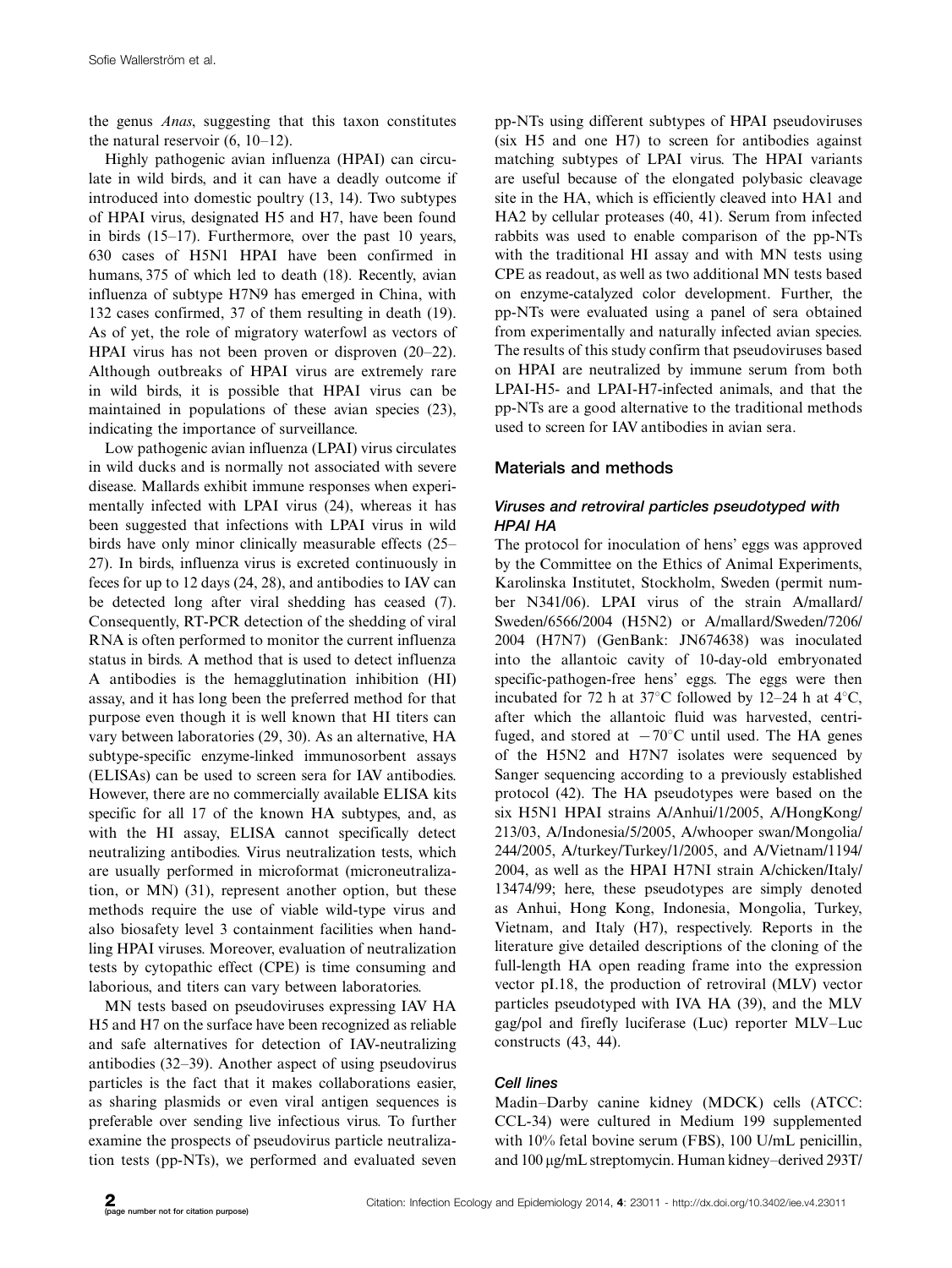17 cells (ATCC: CRL-11268) were cultured in Dulbecco's Modified Eagle Medium (DMEM) supplemented with 15% FBS and antibiotics (100 U/mL penicillin and 100  $\mu$ g/mL streptomycin). The cells were maintained at 37 $\degree$ C in a humidified atmosphere with  $5\%$  CO<sub>2</sub>. All reagents were purchased from Life Technologies.

#### Serum samples

Rabbits were immunized with IAV according to a slightly modified protocol (45). Intranasal infections of rabbits were carried out in strict accordance with the provisions and general guidelines of the Swedish Animal Welfare Agency. The protocol was approved by the Committee on the Ethics of Animal Experiments at Karolinska Institutet, Stockholm (permit number N386/07), and all efforts were made to minimize suffering. Two New Zealand white rabbits were intranasally infected with 1 mL of egg-grown H5N2 or H7N7 virus per nostril, followed by a booster dose 3 weeks later. Before infection, serum samples were collected via an ear vein while the rabbits were under mild anesthesia (Hypnorm), and the animals were sampled and euthanized (Hypnorm/Dormicum) 9 weeks after infection. To confirm subtype specificity of the acquired sera, IAV antibody ELISA (IDEXX Laboratories Inc.) and H5 and H7 subtype-specific ELISAs (ID.vet Innovative Diagnostics) were performed according to the manufacturers' protocols.

The serum panel consisted of six IAV-negative and 14 IAV-positive samples from five avian species (chicken, duck, partridge, pheasant, and turkey) that had previously been confirmed for subtype specificity by HI assay (Table 1) (46-48).

#### Hemagglutination inhibition

The HI test using chicken erythrocytes was performed on serum samples treated with receptor-destroying enzyme (RDE) (Nordic Biolabs) as described in detail elsewhere (31). H5N2 and H7N7 viruses were used in the HI assay and were diluted to 8 HA units. The serum was serially diluted twofold, and duplicate samples were tested in two separate experiments. Button formation was scored as evidence of HI, and the serum titers are expressed as the reciprocal of the highest serum dilution that resulted in complete inhibition of hemagglutination.

#### Microneutralization assay

The MN test was evaluated by CPE in cell culture (MN-CPE) and was performed using twofold serially diluted heat-inactivated serum and 100  $TCID_{50}$  of H5N2 or H7N7 virus according to a protocol modified from the World Health Organization (WHO) manual (31). Briefly,

Table 1. Geometric mean titer of influenza antibodies in avian sera determined by pseudovirus particle neutralization testing

| Serum       |             |                |                |                          |           |                          |                          |        |                          |                                 |
|-------------|-------------|----------------|----------------|--------------------------|-----------|--------------------------|--------------------------|--------|--------------------------|---------------------------------|
| Strain      | Species     | Description    | H <sup>a</sup> | Anhui                    | Hong Kong | Indonesia                | Mongolia                 | Turkey | Vietnam                  | pp-NT(H7) <sup>b</sup><br>Italy |
| <b>H4N6</b> | SPF chicken | Exp. infection | 2048           | -                        |           |                          |                          |        |                          |                                 |
| <b>H5N1</b> | Turkey      | Exp. infection | 32             | 170                      | 200       | 110                      | 100                      | 80     | 80                       |                                 |
| <b>H5N1</b> | Turkey      | Exp. infection | 64             | 40                       | 80        | 80                       | 60                       | 290    | 100                      |                                 |
| <b>H5N2</b> | Pheasant    | Field sera     | 64             | 90                       | 150       | 70                       | 200                      | 40     | 90                       |                                 |
| <b>H5N2</b> | Pheasant    | Field sera     | 64             | 120                      | 350       | 60                       | 90                       | 230    | 150                      |                                 |
| <b>H5N2</b> | Turkey      | Field sera     | 64             | 2060                     | 90        | $\overline{\phantom{m}}$ | 70                       | 50     | 60                       |                                 |
| <b>H5N9</b> | SPF chicken | Exp. infection | 128            | 150                      | 110       | 60                       | 50                       | 40     | 130                      |                                 |
| <b>H6N2</b> | SPF chicken | Exp. infection | 32             | -                        |           |                          |                          |        |                          |                                 |
| <b>H7N1</b> | Duck        | Exp. infection | 2048           | $\qquad \qquad -$        |           | -                        |                          | -      | $\overline{\phantom{0}}$ | 100                             |
| <b>H7N1</b> | <b>Duck</b> | Exp. infection | 1024           | $\qquad \qquad -$        |           |                          |                          |        |                          | 130                             |
| H7N3        | Turkey      | Field sera     | 16             | $\qquad \qquad -$        |           | -                        | $\overline{\phantom{0}}$ |        |                          |                                 |
| H7N3        | Turkey      | Field sera     | 16             | —                        |           |                          |                          |        |                          |                                 |
| <b>H7N7</b> | SPF chicken | Exp. infection | 256            | -                        |           |                          | -                        |        |                          | 40                              |
| <b>H9N2</b> | <b>Duck</b> | Exp. infection | 32             | -                        |           |                          |                          |        |                          |                                 |
| Neg         | Turkey      | Field sera     | ${<}2$         | $\overline{\phantom{0}}$ |           |                          |                          |        |                          |                                 |
| Neg         | Turkey      | Field sera     | $<$ 2          | $\overline{\phantom{m}}$ |           |                          |                          |        |                          |                                 |
| Neg         | Turkey      | Field sera     | $<$ 2          | $\overline{\phantom{m}}$ |           | -                        | -                        | -      |                          |                                 |
| Neg         | Partridge   | Field sera     | $<$ 2          | $\qquad \qquad -$        |           | -                        | -                        | -      |                          |                                 |
| Neg         | SPF chicken | Field sera     | $<$ 2          |                          |           |                          |                          |        |                          |                                 |
| Neg         | Chicken     | Field sera     | $<$ 2          | -                        |           |                          |                          |        |                          |                                 |

<sup>a</sup>HI titer using homologous avian influenza A antigen.

 $b$  – corresponds to a geometric mean titer of  $\,$  < 1:40.

HI, hemagglutination inhibition; SPF, specific pathogen free; pp-NT, pseudovirus particle neutralization test; Exp, experimental.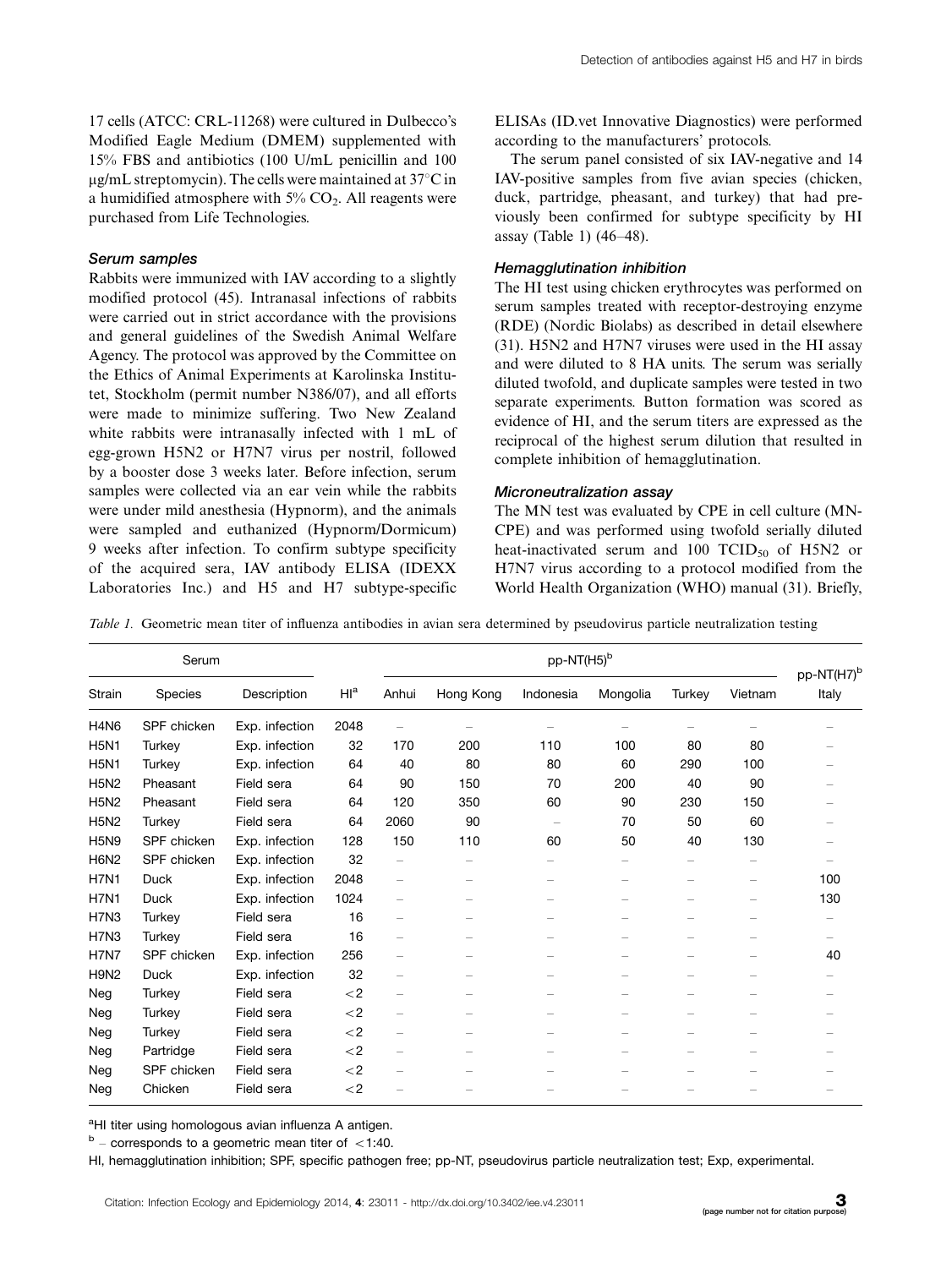a serum-virus mixture was incubated on MDCK cells and monitored for CPE 72-96 h after infection, and the virus-neutralizing titer was defined as the reciprocal of the serum dilution required to inhibit virus infectivity by approximately 80%. Rabbit sera were tested in duplicate in four independent experiments. For the colorimetric MN tests, CellTiter96AQuous (Promega Corporation) or WST-1 (Roche) solution (denoted Col1 and Col2, respectively) was added to each well 72 h after infection, as stipulated in the protocols provided by the manufacturers. The absorbance was measured at 492 nm for MN-Col1 and at 405 nm for MN-Col2 in a spectrophotometer (Labsystems, Multiscan EX). The neutralizing antibody titer was determined as the reciprocal of the highest serum dilution that resulted in 80% inhibition of virus infectivity and was calculated as follows:  $[(A_{492})$ serum -  $A_{492}$  virus control) /  $A_{492}$  virus control)  $\times$  100] for MN-Col1 and  $[(A_{405}$  serum  $-A_{405}$  virus control)  $/A_{405}$ virus control)  $\times$  100] for MN-Col2.

#### Pseudovirus particle neutralization test

Performance of the pp-NT has been described previously (39). In our study, the Anhui, Hong Kong, Indonesia, Italy, Mongolia, Vietnam, and Turkey pseudoviruses were incubated with twofold serially diluted heat-inactivated serum for 1 h at  $37^{\circ}$ C in 5% CO<sub>2</sub>, and then approximately  $5 \times 10^3$  293T/17 cells were added to each well. After further incubation for 48 h, BrightGlo (Promega Corporation) was added according to the manufacturer's instructions, and relative luminescence units (RLUs) were measured in a luminometer (GloMax $\textcircled{\tiny{8}}$  96 Microplate Luminometer, Promega Corporation). The inhibitory effect of the serum on pseudovirus infectivity was calculated by fitting the percentage of inhibition of RLU values [(RLU pseudovirus control - RLU serum) / (RLU pseudovirus control)  $\times 100$ ] (49) to a sigmoid dose–response curve with variable slope by use of GraphPad Prism 6.0 software, as previously described (34). The virus-neutralizing titer was defined as the reciprocal of the serum dilution required to inhibit pseudotype infectivity by 80%, and such titers are presented as the geometric mean. Rabbit serum samples were tested in duplicate in three or more independent experiments, and the avian serum samples were tested in duplicate.

#### Results and discussion

Ever since the first reports of HPAI virus in humans appeared in the literature (50, 51), the surveillance of wild birds has become a key element in predicting and preventing outbreaks. In the European Union, it is compulsory to report the data obtained in this context, which cover not only wild birds that are sick or dead but also those that are healthy. Accordingly, there is a continuous need for safer and less labor-intensive serological methods to help evaluate serum samples collected from both wild and domestic fowl.

Considering performance, we initially compared the different pp-NTs with standard methods such as HI and MN tests using serum from infected rabbits (Fig. 1). Each assay detecting anti-H5 or anti-H7 antibodies was evaluated using rabbit serum samples collected before infection of the animals (negative control), after infection with LPAI of subtype H5N2, or after infection with H7N7 virus (Fig. 1).

Although the HI assay does not detect specific virusneutralizing antibodies, we included it in our study because it is one of the reference diagnostic methods recommended by the WHO for detection of IAV antibodies in animal sera (31). Homologous serum with titers of 160 and 640 inhibited hemagglutination of chicken erythrocytes by H5N2 (Fig. 1A) and H7N7 (Fig. 1B) viruses, respectively. When testing heterologous serum, cross-inhibition was observed in the HI assay based on the H5N2 virus (geometric mean titer 20, Fig. 1A) but not in HI based on H7N7 (Fig. 1B). MN testing is evaluated by visual detection of CPE in cell culture and is commonly used to detect IAV-neutralizing antibodies, and, as mentioned for the HI assay, it is recommended as a reference method by the WHO (31). In the traditional MN (MN-CPE), we found that the H5N2-positive serum had a geometric mean titer of 40, which is similar to the titers observedwhen using H5 MN tests based on detection of viable cells by colorimetric methods (Fig. 1A): 320 for MN-Col1 and 160 for MN-Col2. In good agreement with HI, MN-Col2 has been shown to be a reliable technique for measuring neutralizing antibodies in human serum samples before and after immunization with trivalent inactivated influenza vaccine (52). MN-Col1 has also been used to complement CPE readout and to determine antiviral activity (53). When we applied the corresponding H7 MN test (Fig. 1B), the homologous serum had a titer of 260 in MN-CPE, whereas the MN-Col1 and MN-Col2 assays were more sensitive, that is, they could detect virus-specific antibodies at considerably higher serum dilutions (titers 7240 and 3230, respectively) (Fig. 1B). Notably, cross-neutralization with heterologous serum was observed in MN-Col1 and MN-Col2 assays based on H7 (geometric mean titers 160 and 110, respectively) (Fig. 1B). Negative control sera were negative in all MN assays, except in the MN-Col2(H7) assay where the negative control sera diluted 1:80 was recorded as positive (data not shown).

Tests based on the neutralization of IAV pseudoviruses have been applied as an alternative to the MN and HI tests and have been evaluated extensively over the past few years; this has been done using serum predominantly obtained from patients (33, 34, 54, 55) but also from birds 38, 56). In our study, all six pp-NT(H5)s based on HPAI HA subtypes clearly detected the LPAI H5N2-positive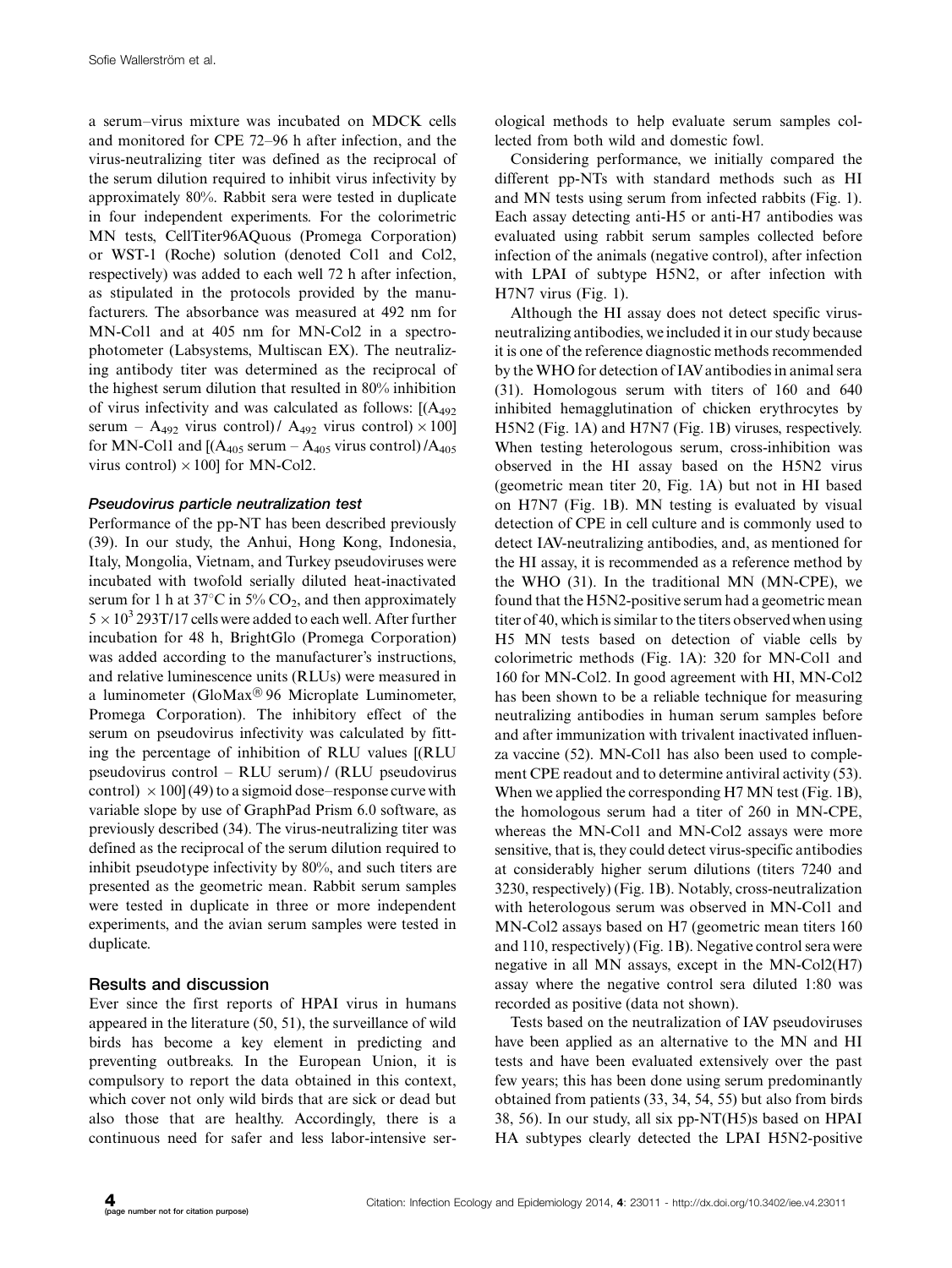

Fig. 1. Comparison of different antibody detection assays using serum from rabbits infected with H5 and H7 influenza strains. Serological methods detecting antibodies against H5 (A) and H7 (B) viruses were evaluated using serum from rabbits infected with LPAI H5N2 or H7N7 virus. The pp-NTs were performed using six different HPAI H5 subtypes (pp-NT(H5)) and one H7 subtype (pp-NT(H7)). The results of virus neutralization tests (VNT) were determined by either CPE (MN-CPE) or colorimetric (MN-Col1 and MN-Col2) assays. Bars represent the reciprocal of the geometric mean antibody titer from two or more independent experiments that inhibited virus or pseudovirus infectivity by 80%.

rabbit serum with geometric mean titers ranging from 150 to 5890 (Fig. 1A). The Anhui, Indonesia, and Mongolia pseudoviruses had comparable titers of 350, 150, and 440, respectively, whereas the pp-NT(H5)s based on the Hong Kong, Turkey, and Vietnam pseudoviruses resulted in slightly higher geometric mean titers of 5890, 720 and 1470 (Fig. 1A). Heterologous serum was able to neutralize the Anhui and Turkey pseudoviruses at low titers (50 and 70, respectively) (Fig. 1A). Cross-neutralization was also observed in the pp-NT(H5) based on the Hong Kong pseudovirus (titer 460; Fig. 1A). All the negative control sera were negative in all  $ppNT(H5)$  and  $ppNT(H7)$  assays with the exception of Hong Kong, where control serum reacted at dilutions ranging from 1:60 to 1:480 when inhibition of 80% was set as the cutoff (data not shown). In light of the unspecific reaction in the Hong Kong pp-NT(H5), it was of interest to determine whether this feature would also be observed in serum from other species. To address that issue, we evaluated the Hong Kong pp-NT(H5) by using 23 IAV H5-negative serum samples collected from five mallards that had previously been confirmed to be H5 seronegative by ELISA and HI assessment (24). None of the serum samples were found to react in the assay at a serum dilution of 1:40 and an inhibitory concentration of 50% (data not shown), which indicates that the unspecific reactions in the assay were due to the species origin of the serum sample rather than to the assay itself.

It was recently shown that sera from chickens vaccinated with LPAI H7N1 effectively neutralized H7 pseudoviruses (38). Moreover, our pp-NT(H7) detected homologous serum at a titer of 1,000, and no cross-neutralization was observed when this test was used to analyze heterologous serum (Fig. 1B).

Our final experiments were conducted to evaluate the performances of the various pp-NTs by using a panel of avian sera (Table 1). The IAV subtype serospecificity of these serum samples had previously been confirmed by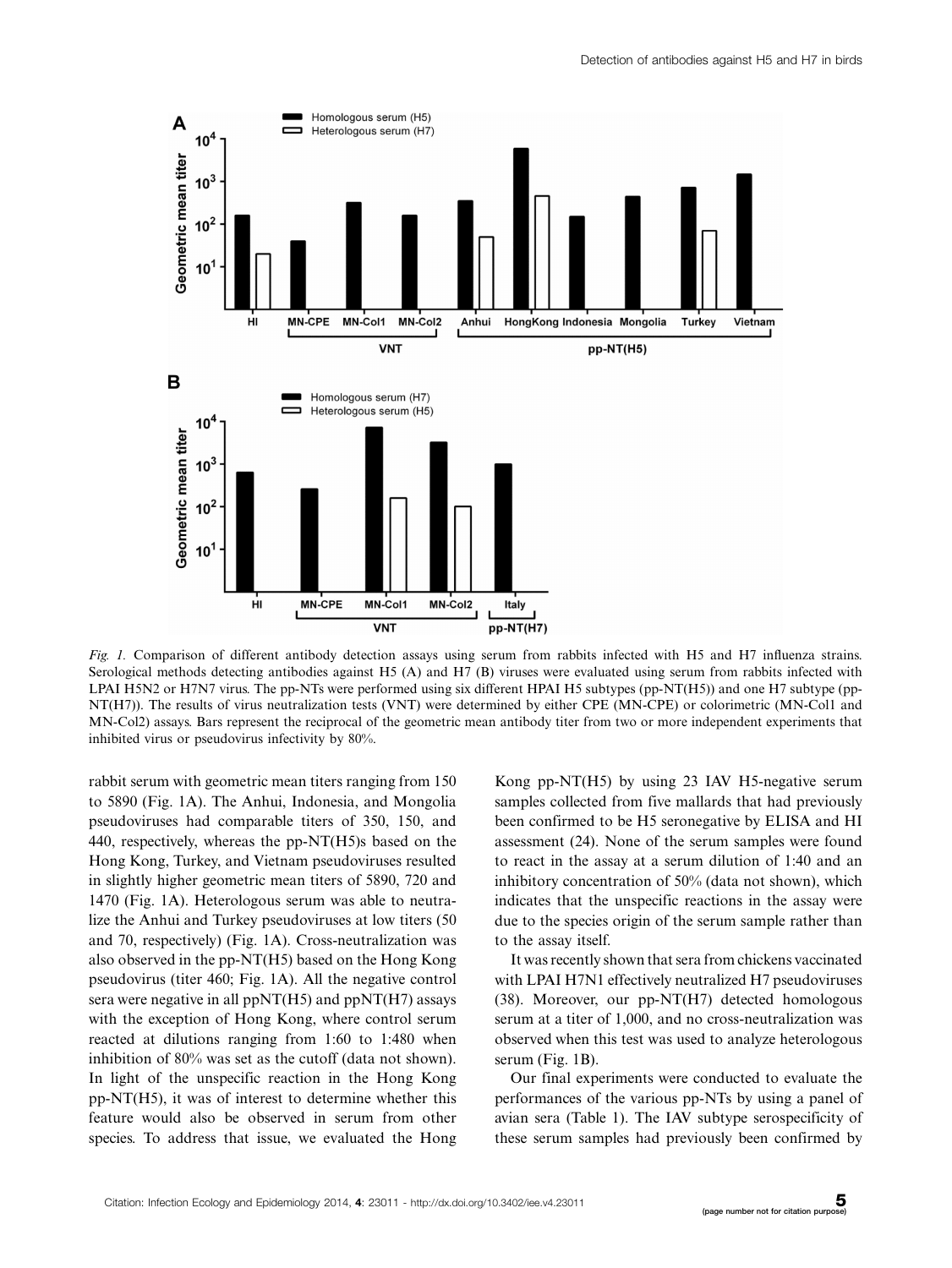HI assay (46), and the HI titers are presented in Table 1. The pp-NT(H5)s based on Anhui, Hong Kong, Mongolia, Turkey, and Vietnam performed as well as the HI assays, recognizing all positive and negative serum samples. In some cases, these pp-NT(H5)s actually performed even better in that they detected serum at higher dilutions compared to the HI tests (Table 1). However, pp-NT(H5) based on Indonesia failed to classify one serum sample as positive; this sample had a HI titer of 64 and was collected from a turkey naturally infected with H5N2. No false positives were observed in the Hong Kong pp-NT, again pinpointing a problem with specificity when using serum from rabbits.

The pp-NT(H7) failed to recognize two serum samples, both of which were collected in the field from H7N3 infected turkeys (Table 1). These two samples tested positive with a HI titer of 16, which is close to the detection limit of the HI assay. Molesti et al. (38) noted the exact same phenomenon in several HI-positive birds that had been naturally infected with H7N3. A possible explanation for these findings is that the antibodies that were present in the investigated fowl could only inhibit hemagglutination, that is, they could not neutralize pseudotyped virus. Furthermore, it should be noted that the H7N1 and H7N7 seropositive samples obtained from experimentally infected ducks and chicken also had low pp-NT(H7) titers (100, 130, and 40) compared to the corresponding HI titers (2048, 1024, and 256), indicating that titers determined by the pp-NT(H7) are not consistently higher than HI titers.

Today, serological methods such as ELISA and the HI assay are utilized in combination with the detection of nucleic acid to maintain and confirm our knowledge of currently circulating IAV strains. Although the MN-CPE seems to be the most specific and consistent method evaluated here, the present results substantiate the promise of pp-NTs as a sensitive serological tool for global surveillance of wild birds.

#### Acknowledgements

We gratefully acknowledge the Swedish Civil Contingencies Agency (MSB) for their support.

#### Conflict of interest declaration

The authors declare that they have no conflicts of interest.

#### **References**

- 1. Fouchier RA, Munster V, Wallensten A, Bestebroer TM, Herfst S, Smith D, et al. Characterization of a novel influenza A virus hemagglutinin subtype (H16) obtained from black-headed gulls. J Virol 2005; 79: 2814-22.
- 2. Hinshaw VS, Air GM, Gibbs AJ, Graves L, Prescott B, Karunakaran D. Antigenic and genetic characterization of a

novel hemagglutinin subtype of influenza A viruses from gulls. J Virol 1982; 42: 865-72.

- 3. Kawaoka Y, Yamnikova S, Chambers TM, Lvov DK, Webster RG. Molecular characterization of a new hemagglutinin, subtype H14, of influenza A virus. Virology 1990; 179: 759-67.
- 4. Rohm C, Zhou N, Suss J, Mackenzie J, Webster RG. Characterization of a novel influenza hemagglutinin, H15: criteria for determination of influenza A subtypes. Virology 1996; 217: 508-16.
- 5. World Health Organization. A revision of the system of nomenclature for influenza viruses: a WHO memorandum. Bull World Health Organ 1980; 58: 585-91.
- 6. Webster RG, Bean WJ, Gorman OT, Chambers TM, Kawaoka Y. Evolution and ecology of influenza A viruses. Microbiol Rev 1992; 56: 152-79.
- 7. Spackman E, Pantin-Jackwood MJ, Swayne DE, Suarez DL. An evaluation of avian influenza diagnostic methods with domestic duck specimens. Avian Dis 2009; 53: 276-80.
- 8. Tong S, Li Y, Rivailler P, Conrardy C, Castillo DA, Chen LM, et al. A distinct lineage of influenza A virus from bats. Proc Natl Acad Sci U S A 2012; 109: 4269-74.
- 9. Zhu X, Yu W, McBride R, Li Y, Chen LM, Donis RO, et al. Hemagglutinin homologue from H17N10 bat influenza virus exhibits divergent receptor-binding and pH-dependent fusion activities. Proc Natl Acad Sci U S A 2013; 110: 1458-63.
- 10. Olsen B, Munster VJ, Wallensten A, Waldenstrom J, Osterhaus AD, Fouchier RA. Global patterns of influenza a virus in wild birds. Science 2006; 312: 384-8.
- 11. Munster VJ, Baas C, Lexmond P, Waldenstrom J, Wallensten A, Fransson T, et al. Spatial, temporal, and species variation in prevalence of influenza A viruses in wild migratory birds. PLoS Pathog 2007; 3: e61.
- 12. Wallensten A, Munster VJ, Latorre-Margalef N, Brytting M, Elmberg J, Fouchier RA, et al. Surveillance of influenza A virus in migratory waterfowl in northern Europe. Emerg Infect Dis 2007; 13: 404-11.
- 13. Gilbert M, Jambal L, Karesh WB, Fine A, Shiilegdamba E, Dulam P, et al. Highly pathogenic avian influenza virus among wild birds in Mongolia. PLoS One 2012; 7: e44097.
- 14. World Organisation for Animal Health (OIE). Avian influenza portal. Available from: [http://www.oie.int/en/animal-health-in](http://www.oie.int/en/animal-health-in-the-world/web-portal-on-avian-influenza/)[the-world/web-portal-on-avian-influenza/](http://www.oie.int/en/animal-health-in-the-world/web-portal-on-avian-influenza/) [cited 25 November 2013].
- 15. Senne DA, Panigrahy B, Kawaoka Y, Pearson JE, Suss J, Lipkind M, et al. Survey of the hemagglutinin (HA) cleavage site sequence of H5 and H7 avian influenza viruses: amino acid sequence at the HA cleavage site as a marker of pathogenicity potential. Avian Dis 1996; 40: 425-37.
- 16. Alexander DJ. A review of avian influenza in different bird species. Vet Microbiol 2000; 74: 3-13.
- 17. Munster VJ, Wallensten A, Baas C, Rimmelzwaan GF, Schutten M, Olsen B, et al. Mallards and highly pathogenic avian influenza ancestral viruses, northern Europe. Emerg Infect Dis 2005; 11: 1545-51.
- 18. WHO. Cumulative number of confirmed human cases for avian influenza A (H5N1). Available from: [http://www.who.int/](http://www.who.int/influenza/human_animal_interface/EN_GIP_20130604CumulativeNumberH5N1cases.pdf) [influenza/human\\_animal\\_interface/EN\\_GIP\\_20130604Cumulative](http://www.who.int/influenza/human_animal_interface/EN_GIP_20130604CumulativeNumberH5N1cases.pdf) [NumberH5N1cases.pdf](http://www.who.int/influenza/human_animal_interface/EN_GIP_20130604CumulativeNumberH5N1cases.pdf) [cited 26 June 2013].
- 19. WHO. Number of confirmed human cases of avian influenza A (H7N9). Available from: [http://www.who.int/influenza/](http://www.who.int/influenza/human_animal_interface/influenza_h7n9/08_ReportWebH7N9Number.pdf) [human\\_animal\\_interface/influenza\\_h7n9/08\\_ReportWebH7N9](http://www.who.int/influenza/human_animal_interface/influenza_h7n9/08_ReportWebH7N9Number.pdf) [Number.pdf](http://www.who.int/influenza/human_animal_interface/influenza_h7n9/08_ReportWebH7N9Number.pdf) [cited 26 June 2013].
- 20. Keawcharoen J, van Riel D, van Amerongen G, Bestebroer T, Beyer WE, van Lavieren R, et al. Wild ducks as long-distance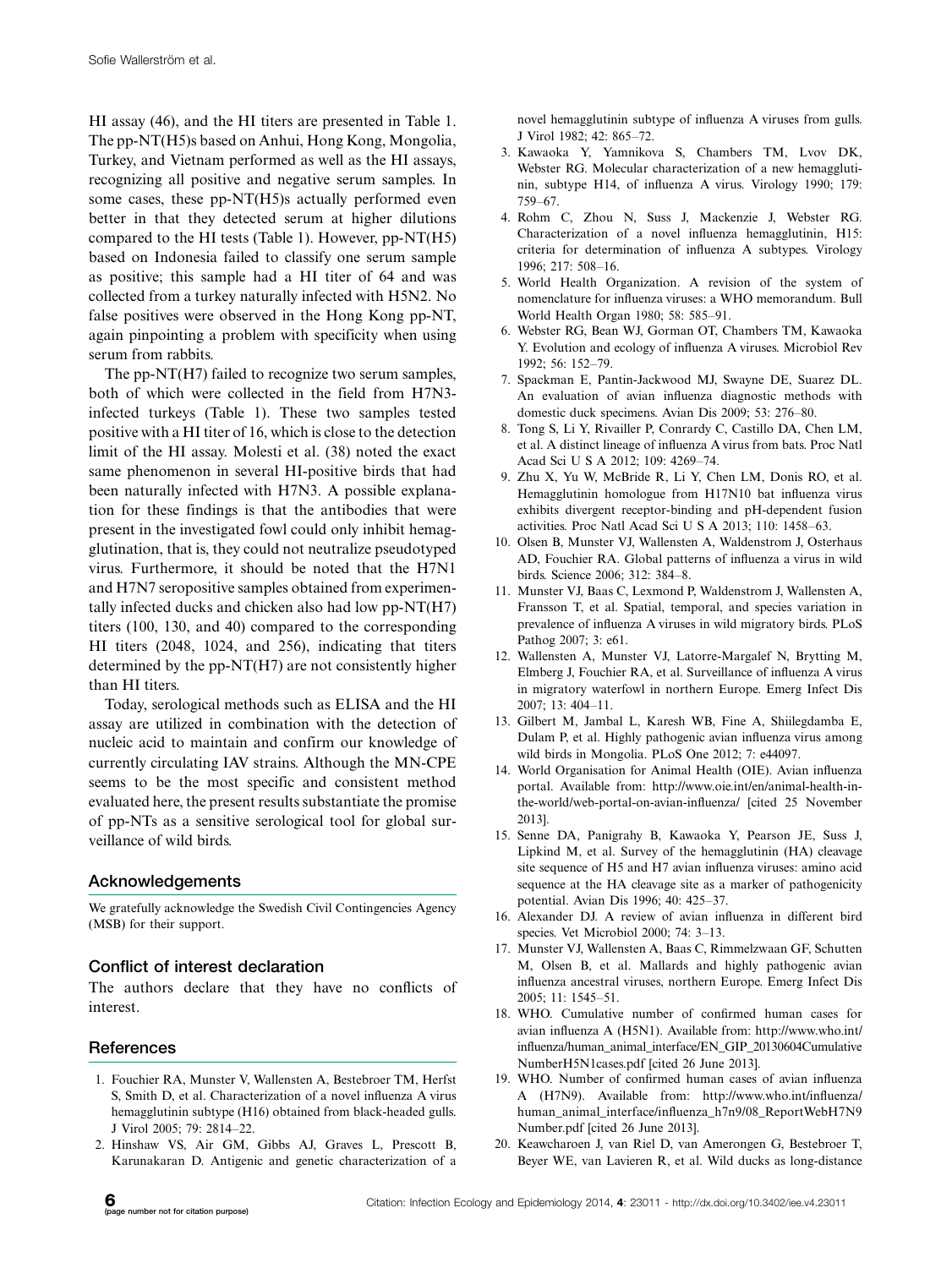<span id="page-7-0"></span>vectors of highly pathogenic avian influenza virus (H5N1). Emerg Infect Dis 2008; 14: 600-7.

- 21. Prosser DJ, Cui P, Takekawa JY, Tang M, Hou Y, Collins BM, et al. Wild bird migration across the Qinghai-Tibetan plateau: a transmission route for highly pathogenic H5N1. PLoS One 2011; 6: e17622.
- 22. Liu Y, Keller I, Heckel G. Range-wide genetic population structure of common pochard (Aythya ferina): a potentially important vector of highly pathogenic avian influenza viruses. Ecol Evol 2011; 1: 529-45.
- 23. Feare CJ, Yasue M. Asymptomatic infection with highly pathogenic avian influenza H5N1 in wild birds: how sound is the evidence? Virol J 2006; 3: 96.
- 24. Jourdain E, Gunnarsson G, Wahlgren J, Latorre-Margalef N, Brojer C, Sahlin S, et al. Influenza virus in a natural host, the mallard: experimental infection data. PLoS One 2010; 5: e8935.
- 25. van Gils JA, Munster VJ, Radersma R, Liefhebber D, Fouchier RA, Klaassen M. Hampered foraging and migratory performance in swans infected with low-pathogenic avian influenza A virus. PLoS One 2007; 2: e184.
- 26. Fereidouni SR, Starick E, Beer M, Wilking H, Kalthoff D, Grund C, et al. Highly pathogenic avian influenza virus infection of mallards with homo- and heterosubtypic immunity induced by low pathogenic avian influenza viruses. PLoS One 2009; 4: e6706.
- 27. Kida H, Yanagawa R, Matsuoka Y. Duck influenza lacking evidence of disease signs and immune response. Infect Immun 1980; 30: 547-53.
- 28. Henaux V, Samuel MD. Avian influenza shedding patterns in waterfowl: implications for surveillance, environmental transmission, and disease spread. J Wildl Dis 2011; 47: 566-78.
- 29. Wood JM, Gainesdas RE, Taylor J, Chakraverty P. Comparison of influenza serological techniques by international collaborative study. Vaccine 1994; 12: 167-74.
- 30. Stephenson I, Das RG, Wood JM, Katz JM. Comparison of neutralising antibody assays for detection of antibody to influenza A/H3N2 viruses: an international collaborative study. Vaccine 2007; 25: 4056-63.
- 31. WHO (2002). Manual on influenza diagnosis and surveillance. Geneva: World Health Organisation.
- 32. Du L, Zhao G, Zhang X, Liu Z, Yu H, Zheng BJ, et al. Development of a safe and convenient neutralization assay for rapid screening of influenza HA-specific neutralizing monoclonal antibodies. Biochem Biophys Res Commun 2010; 397: 580-5.
- 33. Garcia JM, Lagarde N, Ma ES, de Jong MD, Peiris JS. Optimization and evaluation of an influenza A (H5) pseudotyped lentiviral particle-based serological assay. J Clin Virol 2010; 47: 29-33.
- 34. Labrosse B, Tourdjman M, Porcher R, LeGoff J, de Lamballerie X, Simon F, et al. Detection of extensive cross-neutralization between pandemic and seasonal A/H1N1 influenza viruses using a pseudotype neutralization assay. PLoS One 2010; 5: e11036.
- 35. Nefkens I, Garcia JM, Ling CS, Lagarde N, Nicholls J, Tang DJ, et al. Hemagglutinin pseudotyped lentiviral particles: characterization of a new method for avian H5N1 influenza sero-diagnosis. J Clin Virol 2007; 39: 27-33.
- 36. Wang W, Butler EN, Veguilla V, Vassell R, Thomas JT, Moos M, Jr. et al. Establishment of retroviral pseudotypes with influenza hemagglutinins from H1, H3, and H5 subtypes for sensitive and specific detection of neutralizing antibodies. J Virol Methods 2008; 153: 111-9.
- 37. Ferrara F, Molesti E, Bottcher-Friebertshauser E, Cattoli G, Corti D, Scott SD, et al. The human transmembrane protease serine 2 is necessary for the production of group 2 influenza A virus pseudotypes. J Mol Genet Med 2012; 7: 309-14.
- 38. Molesti E, Cattoli G, Ferrara F, Bottcher-Friebertshauser E, Terregino C, Temperton N. The production and development of H7 influenza virus pseudotypes for the study of humoral responses against avian viruses. J Mol Genet Med 2012; 7: 315- 20.
- 39. Temperton NJ, Hoschler K, Major D, Nicolson C, Manvell R, Hien VM, et al. A sensitive retroviral pseudotype assay for influenza H5N1-neutralizing antibodies. Influenza Other Respi Viruses 2007; 1: 105-12.
- 40. Stieneke-Gröber A, Vey M, Angliker H, Shaw E, Thomas G, Roberts C, et al. Influenza virus hemagglutinin with multibasic cleavage site is activated by furin, a subtilisin-like endoprotease. EMBO J 1992; 11: 2407-14.
- 41. Klenk HD, Garten W. Host cell proteases controlling virus pathogenicity. Trends Microbiol 1994; 2: 39-43.
- 42. Wahlgren J, Waldenstrom J, Sahlin S, Haemig PD, Fouchier RA, Osterhaus AD, et al. Gene segment reassortment between American and Asian lineages of avian influenza virus from waterfowl in the Beringia area. Vector Borne Zoonotic Dis 2008; 8: 783-90.
- 43. Towers G, Bock M, Martin S, Takeuchi Y, Stoye JP, Danos O. A conserved mechanism of retrovirus restriction in mammals. Proc Natl Acad Sci U S A 2000; 97: 12295-9.
- 44. Naldini L, Blomer U, Gallay P, Ory D, Mulligan R, Gage FH, et al. In vivo gene delivery and stable transduction of nondividing cells by a lentiviral vector. Science 1996; 272: 263-7.
- 45. Francis T, Magill TP. Immunological studies with the virus of influenza. J Exp Med 1936; 62: 505-16.
- 46. Moreno A, Lelli D, Brocchi E, Sozzi E, Vinco LJ, Grilli G, et al. Monoclonal antibody-based ELISA for detection of antibodies against H5 avian influenza viruses. J Virol Methods 2013; 187: 424-30.
- 47. Sala G, Cordioli P, Moreno-Martin A, Tollis M, Brocchi E, Piccirillo A, et al. ELISA test for the detection of influenza H7 antibodies in avian sera. Avian Dis 2003; 47: 1057-9.
- 48. World Organisation for Animal Health (2009). OIE terrestrial manual. ISBN 978-92-9044-878-5.
- 49. Tsai C, Caillet C, Hu H, Zhou F, Ding H, Zhang G, et al. Measurement of neutralizing antibody responses against H5N1 clades in immunized mice and ferrets using pseudotypes expressing influenza hemagglutinin and neuraminidase. Vaccine 2009; 27: 6777-90.
- 50. Saw TA, Lim W, Shortridge K, Tam J, Liu KK, Mak KH, et al. Isolation of avian influenza A (H5N1) viruses from humans -Hong Kong, (Reprinted from MMWR 1997; 46: 1204-7). JAMA 1998; 279: 263-64.
- 51. Subbarao K, Klimov A, Katz J, Regnery H, Lim W, Hall H, et al. Characterization of an avian influenza A (H5N1) virus isolated from a child with a fatal respiratory illness. Science 1998; 279: 393-6.
- 52. Lehtoranta L, Villberg A, Santanen R, Ziegler T. A novel, colorimetric neutralization assay for measuring antibodies to influenza viruses. J Virol Methods 2009; 159: 271-6.
- 53. O'Keefe BR, Smee DF, Turpin JA, Saucedo CJ, Gustafson KR, Mori T, et al. Potent anti-influenza activity of cyanovirin-N and interactions with viral hemagglutinin. Antimicrob Agents Chemother 2003; 47: 2518-25.
- 54. Qiu C, Huang Y, Wang Q, Tian D, Zhang W, Hu Y, et al. Boosting heterosubtypic neutralization antibodies in recipients of 2009 pandemic H1N1 influenza vaccine. Clin Infect Dis 2012; 54: 17-24.